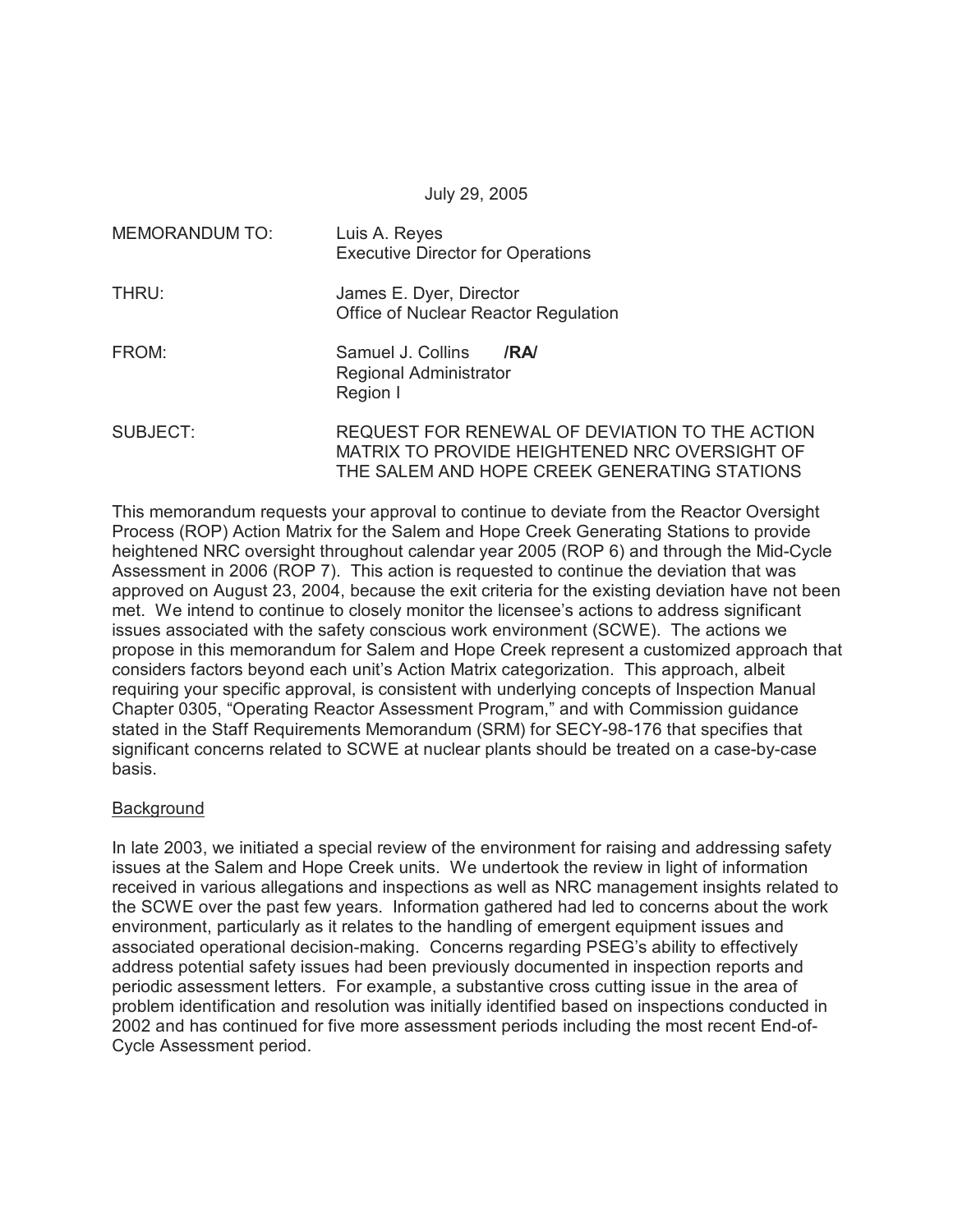On July 30, 2004, NRC Region I issued a letter to PSEG that provided the results of our special review. This in-depth review generally agreed with the results of PSEG's self-assessments. Specifically, we did not identify any serious safety violations; however, we concluded that there were numerous indications of weaknesses in corrective actions and management efforts to establish an environment where employees are consistently willing to raise safety concerns. Some PSEG staff and managers felt that the company had emphasized production to a point which negatively impacted the handling of emergent equipment issues and associated operational decision-making. Additionally, management had not been consistent in its support of station staff identifying concerns and providing alternate views. We found examples of unresolved conflict and poor communication between management and staff, as well as underlying staff and management frustration with poor equipment reliability. The equipment issues stemmed, in part, from weaknesses in implementation of station processes such as work management and corrective action.

The 2004 Deviation Memorandum, as well as correspondence with PSEG, established "exit criteria" by indicating the NRC would provide heightened oversight until licensee selfassessment has concluded that substantial, sustainable progress has been made, and the NRC has completed a review, the results of which confirm the licensee's assessment results. During the period of Region I's implementation of the Deviation Memorandum dated August 23, 2004, PSEG entered into a Nuclear Operating Services Contract (NOSC) with Exelon, made a number of senior management changes on site, and implemented improvement initiatives to address long-standing performance problems. However, we have not yet observed substantial progress in addressing the underlying issues related to the work environment. Specifically, we have noted continued weaknesses in the implementation of station processes, such as work management and corrective action, causing challenges with equipment reliability which have resulted in several unplanned power changes and forced outages at Salem and Hope Creek. In addition, PSEG's inconsistent use of the Executive Review Board process, numerous management changes, and PSEG staff uncertainty related to the implementation of the NOSC and the pending merger have contributed to a range of worker perceptions regarding the advisability of raising issues or challenging decisions in the current environment.

In addition, during the period of the implementation of the Deviation Memorandum, the number of allegations received by the NRC increased substantially, resulting in the additional expenditure of regional resources of approximately one full-time equivalent (FTE) person. The NRC received 7 allegations at Salem and Hope Creek in 2003, and 25 in 2004. Through June 30, 2005, the NRC has received 22 allegations, which is nearly double the 2004 rate. Approximately half of the allegations received during the period of the Deviation Memorandum had SCWE-related performance attributes.

In June 2005, Region I performed a self-assessment of the implementation of the Deviation Memorandum. This effort concluded that the Deviation Memorandum is accomplishing its intended purpose of providing heightened oversight of Salem and Hope Creek. The selfassessment provided recommendations for incorporation in this renewal request, including reducing the scope of selected activities for improved efficiency. These recommendations are reflected in this request.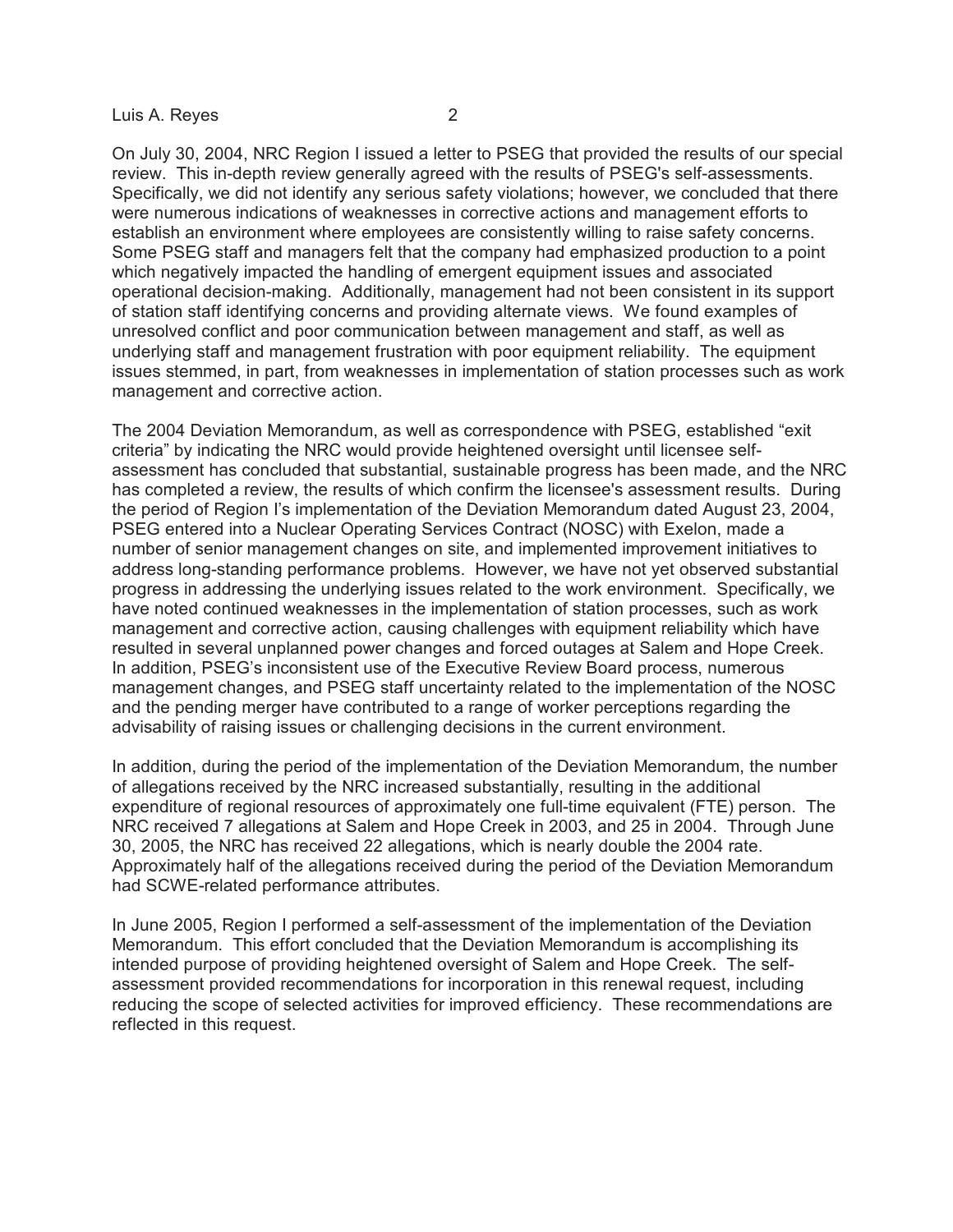## Deviation Basis

Although there is no prescriptive guidance on SCWE, the Commission, in a May 14, 1996, policy statement, acknowledged that a strong SCWE is necessary at nuclear power plants and provided a number of issues for the staff to consider when assessing SCWE issues. Because of its importance, the Commission also recommended that SCWE issues be addressed on a case-by-case basis.

Overall, performance at the Salem and Hope Creek Units has been inconsistent, with frequent challenges to plant operation from equipment and human performance issues. These challenges, which are occasionally repetitive, have contributed to plant staff's negative perception of management's willingness to address performance issues. These and other factors have contributed to concerns about the SCWE at the stations.

While PSEG has begun initial efforts to address work environment problems, the NRC staff believes that the situation at the Salem and Hope Creek units warrants continued close NRC oversight. The staff considers this approach to be consistent with Commission policy.

The ROP Action Matrix includes a range of licensee and NRC actions for each column of the Matrix. However, as discussed in Inspection Manual Chapter 0305, there may be instances in which the actions prescribed by the Action Matrix may not be appropriate. In the case of Salem and Hope Creek, the actions associated with the Licensee Response and Regulatory Response Columns (which encompass the performance assessments of the three units) do not provide the level of oversight needed to appropriately monitor licensee improvement efforts in SCWE and related performance attributes. Therefore, Region I believes that continued heightened oversight as discussed in the following sections should be performed at a level of effort above that of the Regulatory Response Column for the Salem and Hope Creek units throughout 2005 (ROP 6) and through the Mid-Cycle Assessment in 2006 (ROP 7). Although we will re-evaluate the need for the deviation at the End-of-Cycle review in February 2006, our assessment to date indicates that it is prudent to plan for an additional year of supplemental oversight, which is reflected in the resource estimates provided below.

### Planned Actions

# Requested Deviation

The region requests your approval to continue to deviate from the ROP Action Matrix to provide the following oversight for Salem and Hope Creek throughout calendar year 2005 and through the Mid-Cycle Assessment in 2006. As discussed above, the NRC intends to perform the following actions to closely monitor PSEG's improvement efforts.

C Continue to conduct periodic management meetings and site visits focused on reviewing results of licensee improvement initiatives, such as efforts to improve work management and corrective actions. Continue the increased frequency of senior management involvement in meetings, site visits, and correspondence. This includes Regional Administrator involvement in periodic meetings and site visits. (Resource Estimate - 0.11 full time equivalent (FTE) personnel)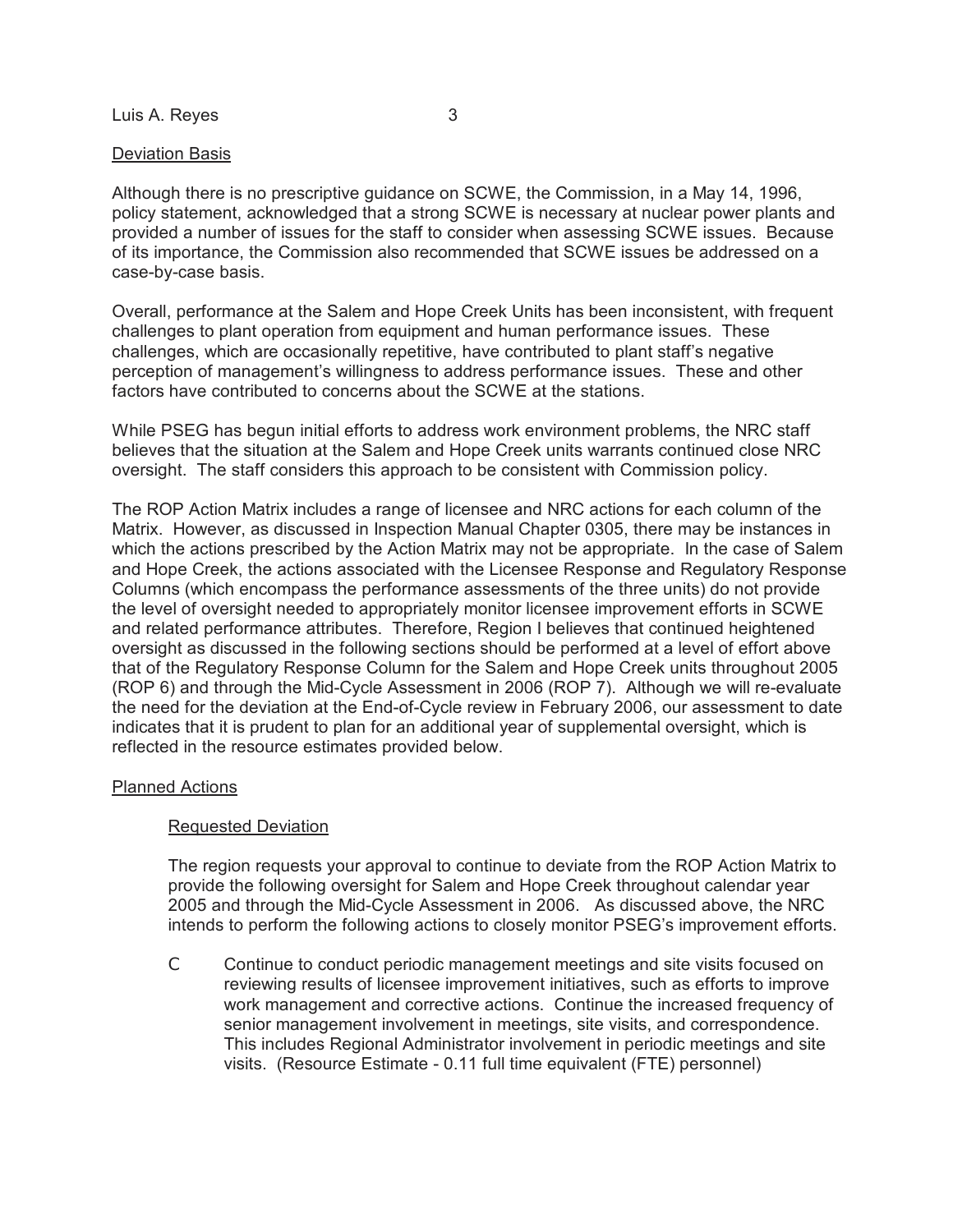- C Continue to use an internal NRC coordination team, involving regional and headquarters experts in reactor oversight and in SCWE and related performance attributes, to help coordinate NRC review efforts. The team assists in focusing NRC staff resources for the evaluation of licensee self-assessment efforts, including providing a quarterly review of PSEG SCWE performance metrics. (Resource Estimate - 0.38 FTE)
- C Continue inspector reviews of SCWE performance improvement plans, but place the inspection emphasis on changes to the plans. (Resource Estimate - 0.03 FTE)
- C Continue plans to supplement the Hope Creek Problem Identification and Resolution (PI&R) inspection team, currently scheduled for December 2005, with two additional inspectors to review site-wide performance issues. (Resource Estimate - 0.35 FTE)
- C Continue plans to perform additional Inspection Procedure 71152 PI&R sample inspections to monitor licensee progress in addressing performance problems in this substantive cross cutting area. Perform approximately 8 PI&R samples per station and allow for additional inspection hours per sample to match what trending data shows is necessary for sample completion. In addition, perform a PI&R sample that reviews PSEG's engineering improvement plans. (Resource Estimate - 0.65 FTE)
- C Continue with plans to perform a SCWE team inspection in Fall 2005, to monitor licensee progress in this substantive cross cutting area. (Resource Estimate - 0.77 FTE)

The above FTE expenditures are current estimates of the inspections and reviews planned by the Internal Coordination Team and Region I. The total estimated effort takes into account efficiencies identified in the recently completed self-assessment of activities completed under the existing Deviation Memorandum and is approximately 2.29 FTE (Region I - 1.69 FTE, OE - 0.2 FTE, NRR - 0.2 FTE, and RES - 0.2 FTE). This level of effort is less than expended under the previous Deviation Memorandum, considering that this year's effort includes an additional SCWE team inspection deferred from last year. This effort represents approximately 28 percent of the Region's budget for plant specific/supplemental inspection activities; and with current projections, can be accommodated within the existing budget projections for next year. We will continue to identify efficiencies in order to be able to support emergent regional and agency-wide supplemental inspection needs.

The staff plans to return to normal NRC monitoring efforts consistent with the Action Matrix, if and when: licensee self-assessment has concluded that substantial, sustainable progress has been made, and the NRC has completed a review, the results of which confirm the licensee's assessment results. In coming to this determination, the NRC will consider the following:

- C Resolution of the substantive cross cutting issue in SCWE;<br>C The significance and characteristics of inspection findings:
- The significance and characteristics of inspection findings; and
- C The number and nature of allegations received by the NRC not being indicative of significant problems with SCWE at the stations.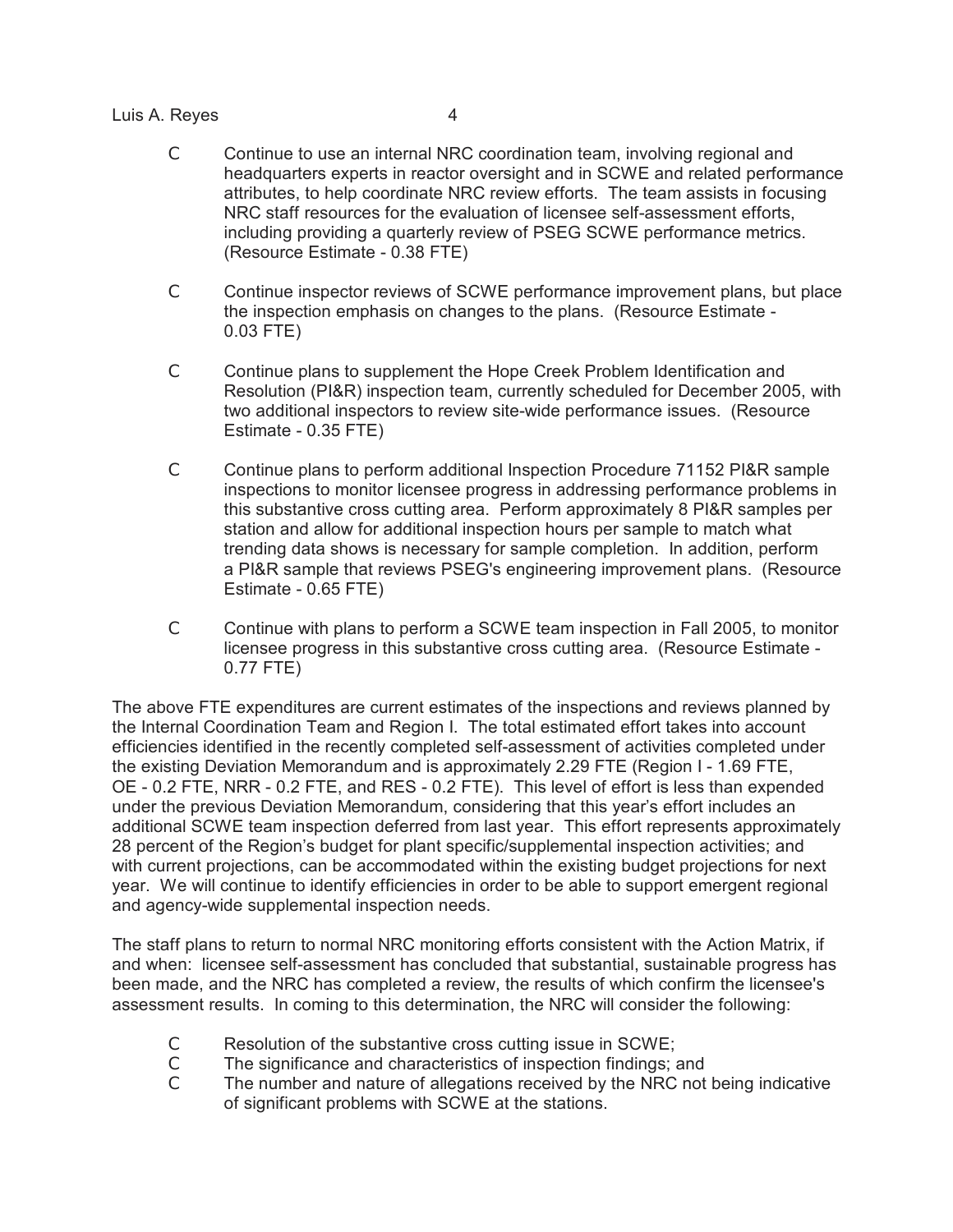Consistent with the SRM dated May 27, 2004, a copy of this Deviation Memorandum will be provided to the Commission and the deviation will be discussed at the next Agency Action Review Meeting. Pending your approval, the NRC staff will develop a communication approach to ensure that the licensee and stakeholders are appropriately informed.

*/RA/*

Approval: \_

Luis A. Reyes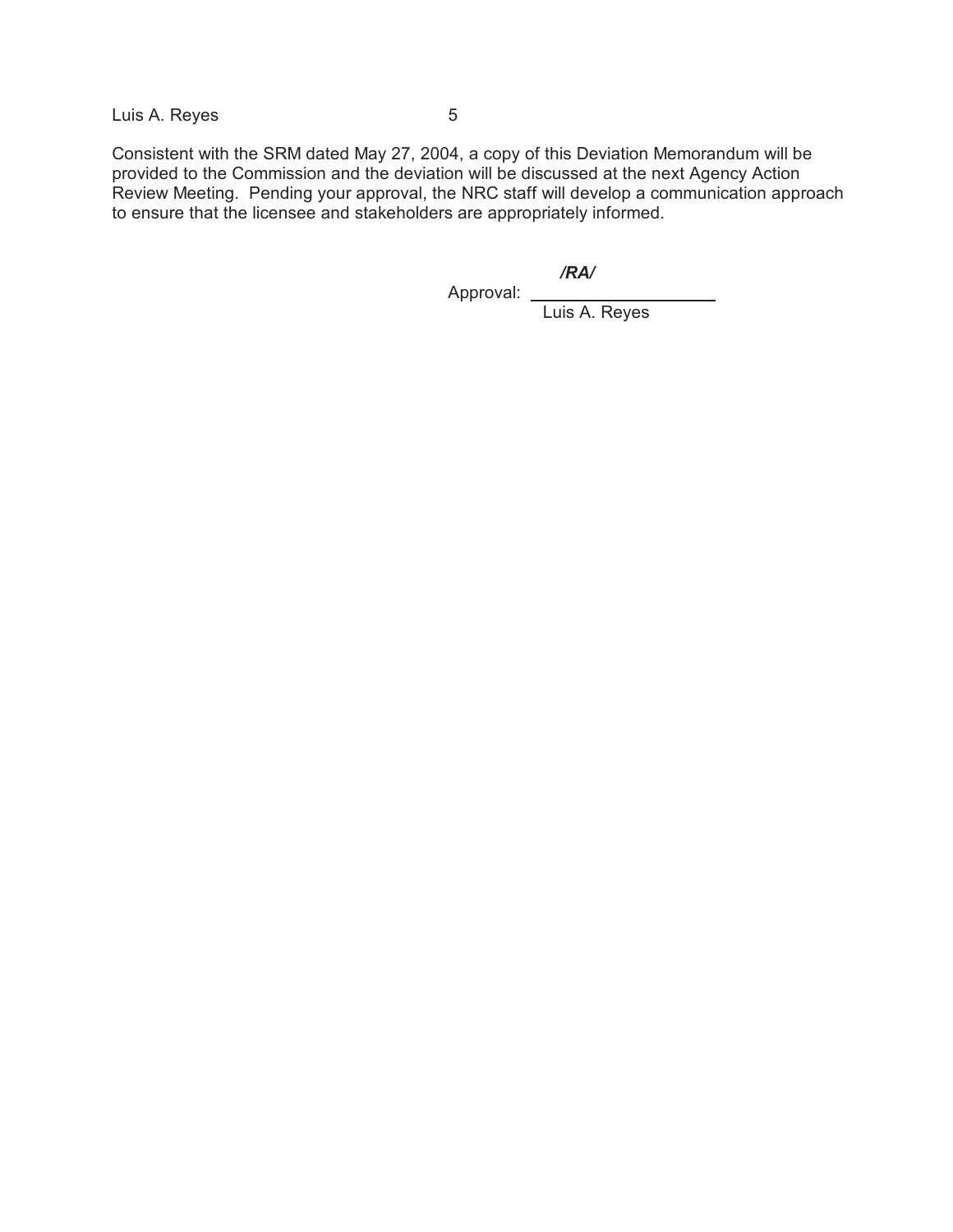#### DISTRIBUTION:

- S. Collins, ORA, RI A. Blough DRS, RI J. Dyer, NRR W. Borchardt, NRR B. Boger, NRR S. Bailey, NRR S. Richards, NRR
- D. Collins, NRR
- R. Pascarelli, NRR S. Lee, OEDO L. Jarriel, OE A. Kock, OE J. Persensky, RES E. Cobey, DRP, RI B. Holian, DRP, RI L. Doerflein, DRS, RI
- K. Farrar, ORA, RI D. Holody, ORA, RI D. Screnci, ORA, RI D. Orr, DRP, RI M. Gray, DRP, RI T. Wingfield, DRP, RI B. Welling, DRP, RI

#### ACCESSION NO.: ML052130264

#### DOCUMENT NAME: E:\Filenet\ML052130264.wpd

After declaring this document "An Official Agency Record" it **will** be released to the Public. **To receive a copy of this document, indicate in the box:** "**C**" = Copy without attachment/enclosure "**E**" = Copy with attachment/enclosure "**N**" = No copy

| OFFICE RI/DRP |          | RI/DRS   | RI/DRP   | <b>NRR</b> | RI/RA     | <b>NRR</b>    |  |
|---------------|----------|----------|----------|------------|-----------|---------------|--|
| <b>NAME</b>   | ECobey   | ABlough  | BHolian  | SRichards  | SCollins  | <b>J</b> Dyer |  |
| DATE          | 07/15/05 | 07/21/05 | 07/22/05 | 07/29/05   | 107/29/05 | 107/29/05     |  |